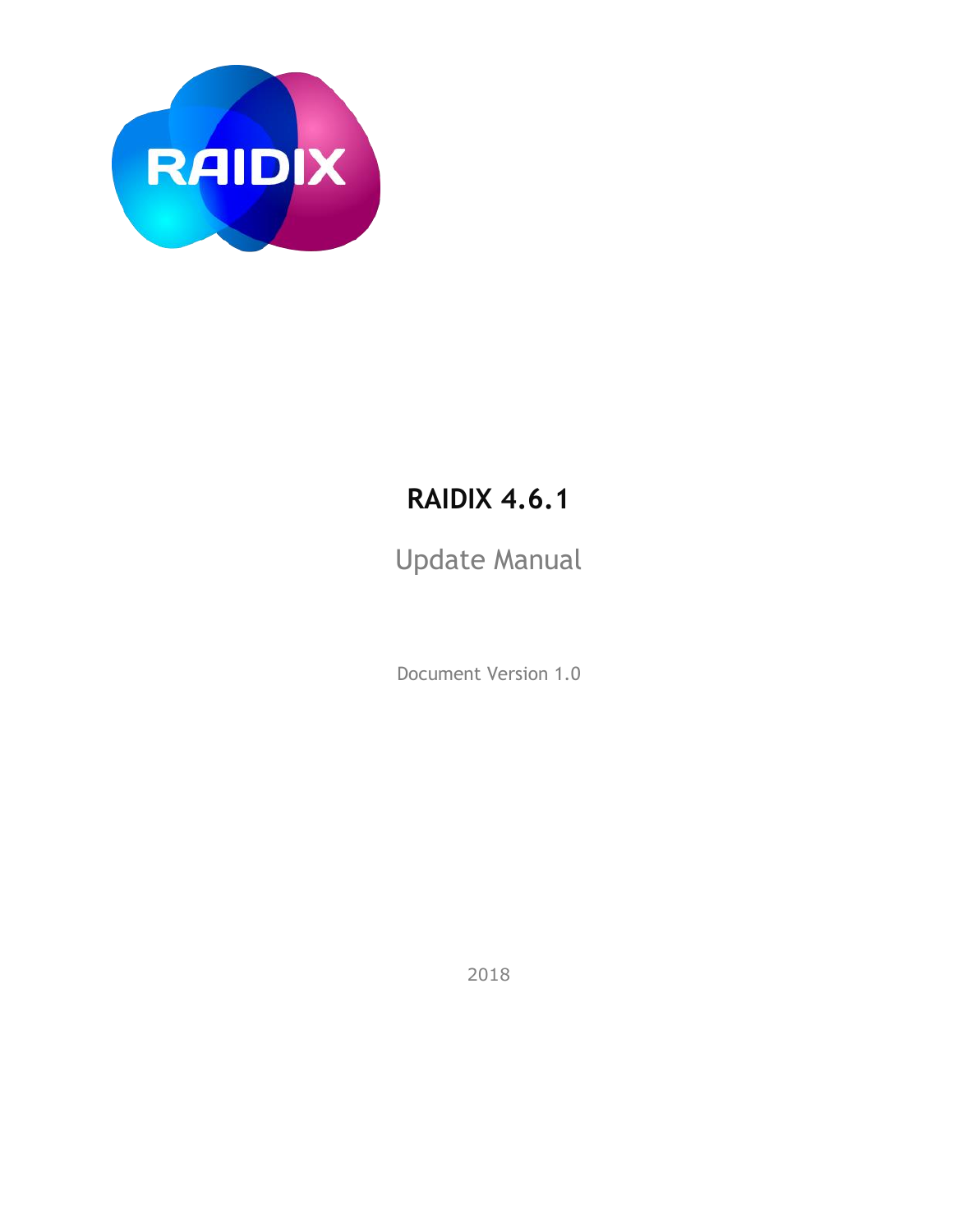### **Table of Contents**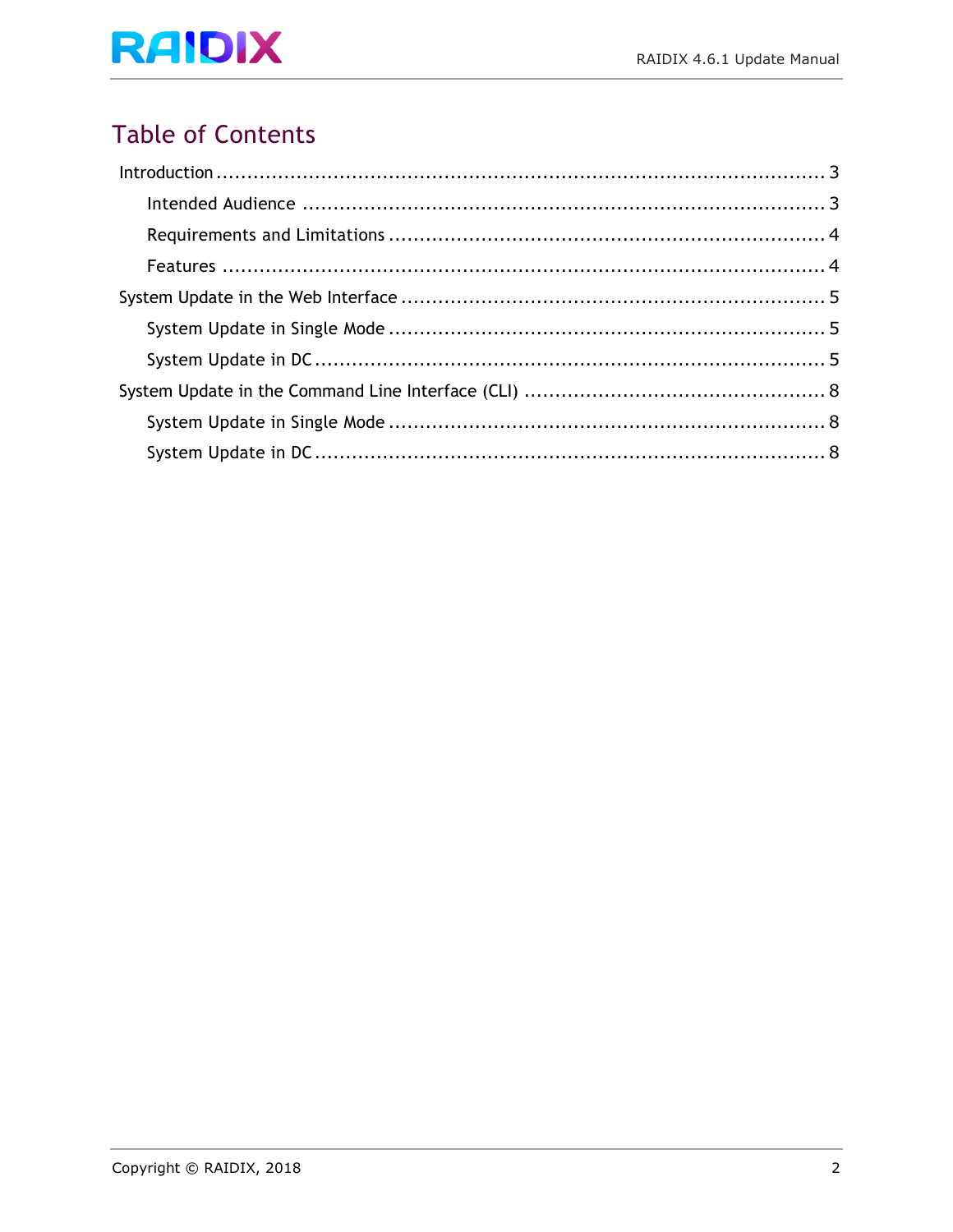## <span id="page-2-0"></span>Introduction

#### <span id="page-2-1"></span>Intended Audience

This manual describes the procedure of updating RAIDIX software from the version 4.6.0 to the version 4.6.1.

This manual is mandatory for use by the partners of RAIDIX LLC while performing the update of RAIDIX 4.6.0 software.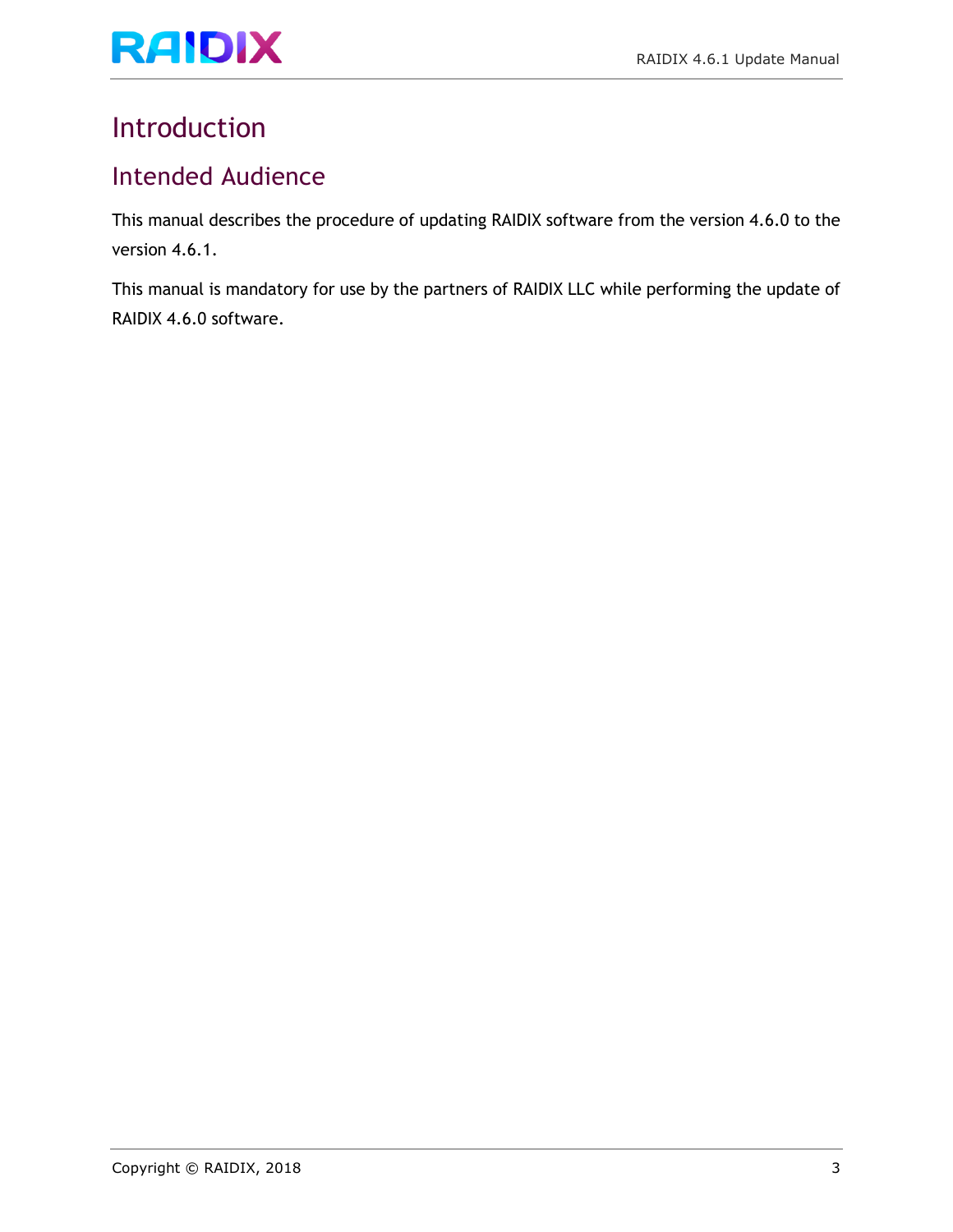# RAIDIX RAIDIX A.6.1 Update Manual

### <span id="page-3-0"></span>Requirements and Limitations

While performing the update, meet the following requirements and recommendations.

- 1. Perform the update in strict accordance with this manual and follow the sequence of the steps.
- 2. Do not make changes to any objects.
- 3. The update is not supported in Single mode manually enabled in DC.
- 4. Do not dismantle dual-controller mode (DC) without consulting the RAIDIX Support Team.
- 5. Perform the update only from the version 4.6.0.
- 6. Before updating, make sure that HeartBeat connection between the nodes is up.
- 7. Disable synchronization of nodes' caches before updating. Enable synchronization after the update.
- 8. Do not perform failover of the nodes while updating DC.
- 9. There must be no virtual IPs (VIPs) configured on the interface used as the Heartbeat channel.
- 10. Both nodes must be in the working condition.
- 11. Before updating, perform the backup of current configuration on both nodes.

#### <span id="page-3-1"></span>Features

- 1. Update does not require system reinstallation
- 2. Update can be performed while the system is under the load.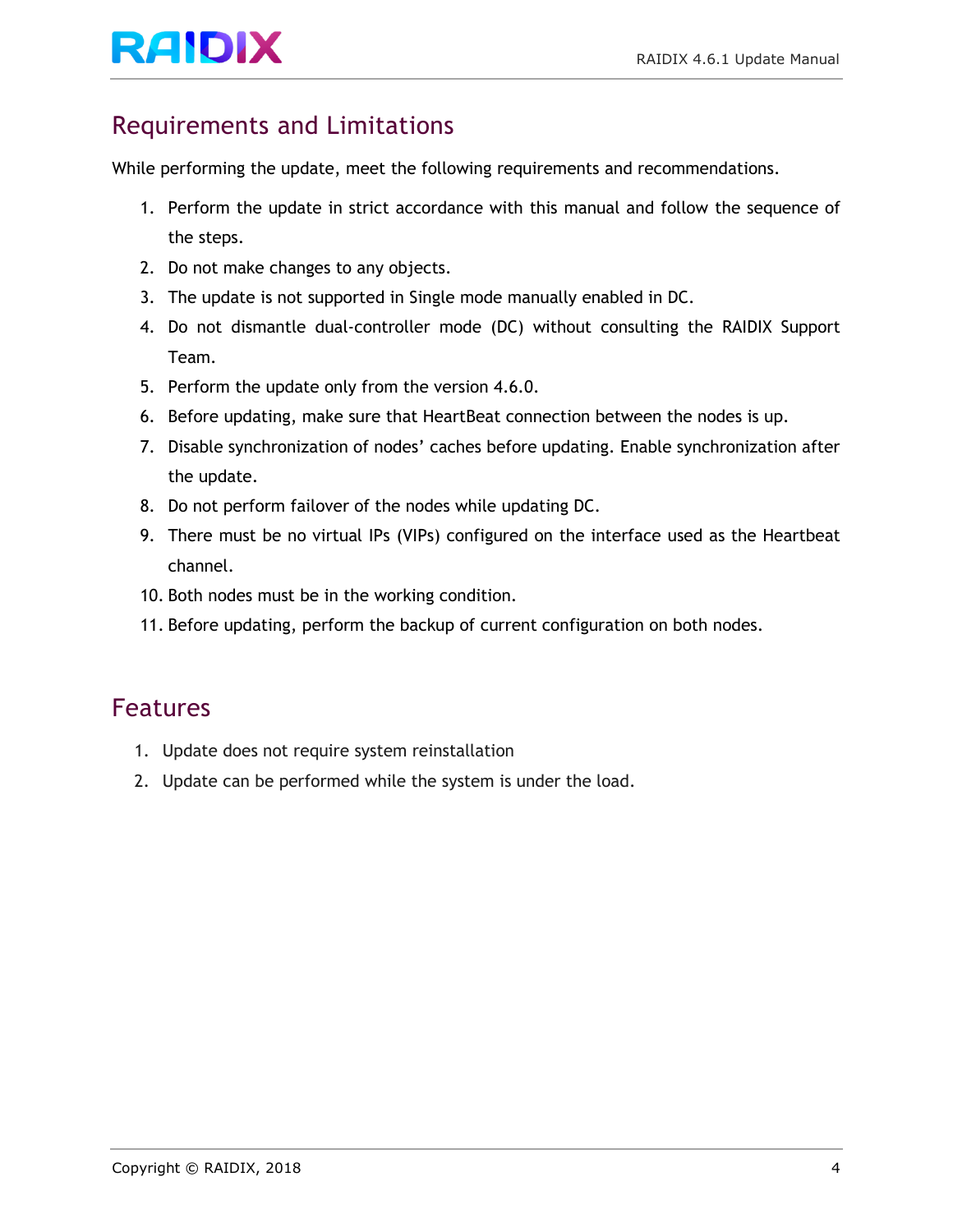# RAIDIX RAIDIX A.6.1 Update Manual

## <span id="page-4-0"></span>System Update in the Web Interface

### <span id="page-4-1"></span>System Update in Single Mode

- 1. In the main menu, open the **System** tab and move to the Configuration Recovery page. In the **Current System Configuration** widget, click **Download Configuration File** to save the backup copy of the current configuration file current.json.
- 2. In the main menu, open the **Monitoring** tab and move to the **Support** page. In the **Software Version** field click **Go to the Update Service.** The update service page will open.
- 3. Select the archive  $r_{\text{aidix-migrate-4.6.0-4.6.1.zip}}$  and apply it. After updating, the system will automatically reboot.



**Do not reboot the system** in the process of the system update.

### <span id="page-4-2"></span>System Update in DC



Before the update, perform the backup of current.json on both nodes.

- 1. Make sure that **Heartbeat** connection between the nodes is up. To do that, open the **System** page, move to the **Nodes** tab, and make sure that both nodes are displayed in the tab.
- 2. Disable synchronization of caches on both nodes. To do that, perform the following steps:
	- Open the **Hosts & Interfaces** page and move to the **Adapters** tab.
	- Click **Target Synchronization**. The **Select Targets for Synchronization** window will open.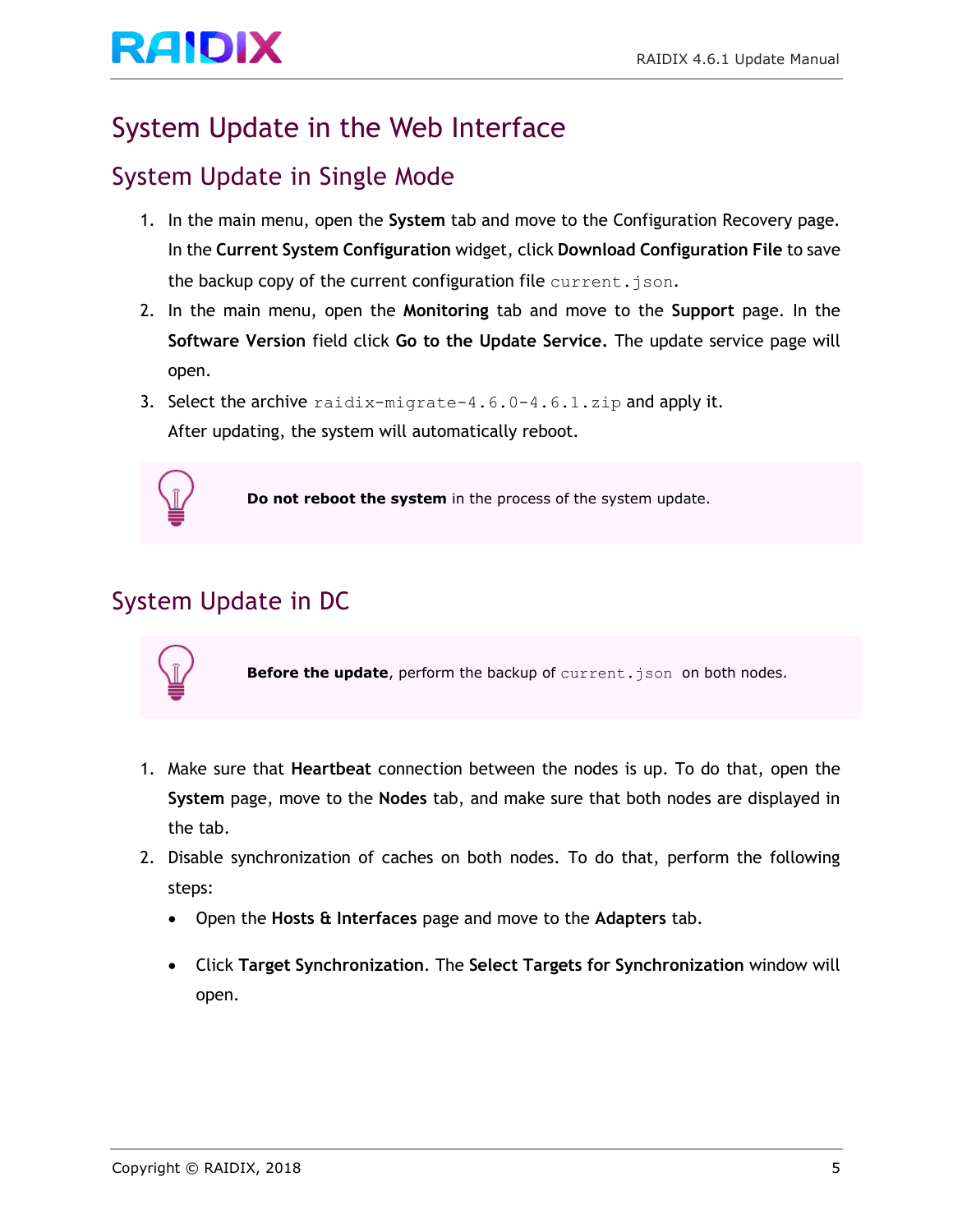# RAIDIX RAIDIX ALL Update Manual

- Memorize or write down the identifier (GUID/WWN/IQN) of the target used for caches' synchronization. Clear the checkbox next to the selected target. Make sure there is no targets selected for synchronization, and click **Select**.
- Repeat the actions on the second node. Synchronization of the caches gets disabled.
- 3. In the main menu, open the **System** tab and move to the Configuration Recovery page. In the **Current System Configuration** widget, click **Download Configuration File** to save the backup copy of the current configuration file current.json.
- 4. In the main menu, open the **Monitoring** tab and move to the **Support** page. In the **Software Version** field click **Go to the Update Service.** The update service page will open.
- 5. Select the archive  $r_{\text{aidix-migrate-4.6.0-4.6.1.zip}$  and apply it.



**Do not reboot the node** in the process of the system update.

The updated node will reboot. All RAID on the updated node will become Passive, while RAID on the other node will become Active.

- 6. Move to the second node and make sure that **Heartbeat** connection between the nodes is up.
- 7. In the main menu, open the **System** tab and move to the Configuration Recovery page. In the **Current System Configuration** widget, click **Download Configuration File** to save the backup copy of the current configuration file current.  $\frac{1}{1}$ son.
- 8. In the main menu, open the **Monitoring** tab and move to the **Support** page. In the **Software Version** field click **Go to the Update Service.** The update service page will open.
- 9. Select the archive raidix-migrate-4.6.0-4.6.1.zip and apply it.



**Do not reboot the node** in the process of the system update.

The updated node will reboot. All RAID on the updated node will become Passive.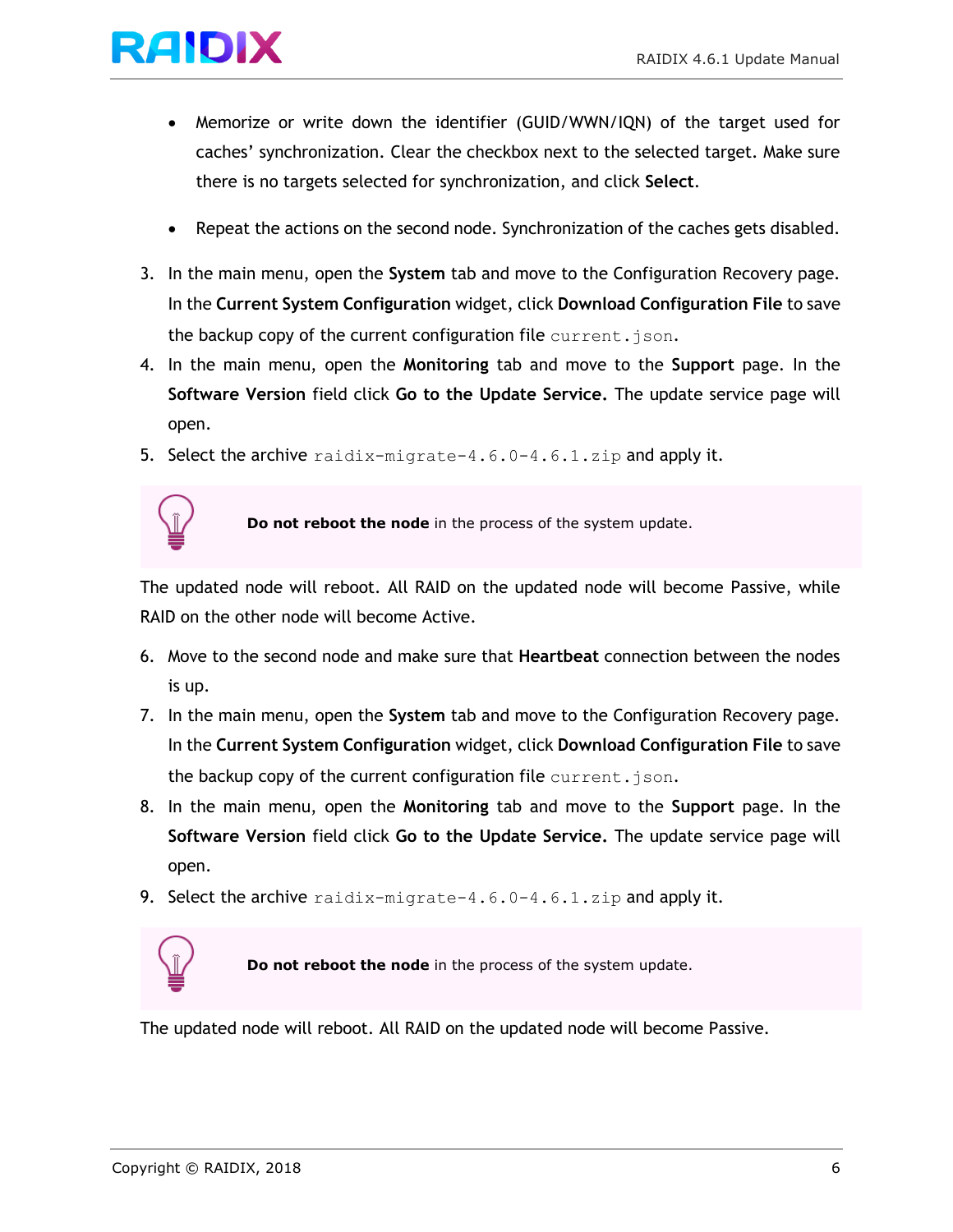

- 10. After the update is complete, open the **System** tab, move to the **Nodes** page, and click **Failback**.
- 11. Enable synchronization of caches. To do that, perform the following:
- Open the **Hosts & Interfaces** page and move to the **Adapters** tab.
- Click **Target Synchronization**. The **Select Targets for Synchronization** window will open.
- Select the target with the identifier (GUID/WWN/IQN) got in the step 2, and click **Select**.
- Repeat the actions on the second node. Synchronization of the caches gets disabled.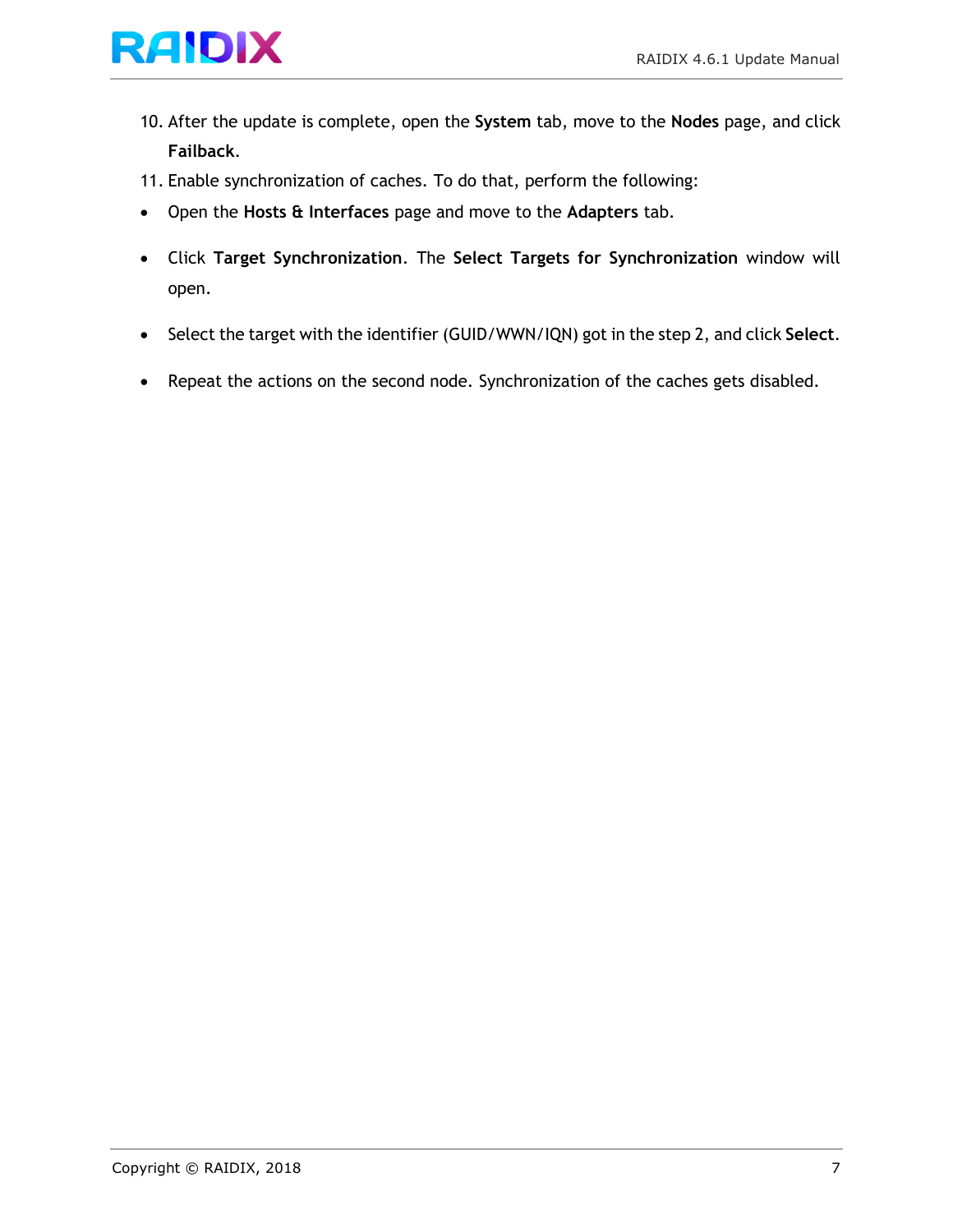# RAIDIX RAIDIX ALL Update Manual

## <span id="page-7-0"></span>System Update in the Command Line Interface (CLI)

#### <span id="page-7-1"></span>System Update in Single Mode

- 1. Download the /var/lib/raidix/raidixcfg.json from the node to be updated.
- 2. Copy the raidix-migrate-4.6.0-4.6.1.zip archive to the node and unzip it by using the following command

unzip raidix-migrate-4.6.0-4.6.1.zip –d ./<folder name>

3. Move to the folder <folder name> and run the following script:

./update



**Do not reboot the system** in the process of the system update.

After updating, the system will automatically reboot.

#### <span id="page-7-2"></span>System Update in DC



Before the update, perform the backup of /var/lib/raidix/raidixcfg.json on both nodes.

1. Before the update, make sure that **Heartbeat** connection by performing the command

rdcli dc show

**Heartbeat** connection status must be **Up**.

- 2. Disable synchronization of the caches. To do that, perform the following steps:
	- Perform the command

rdcli dc show

- Memorize or write down the identifier of the target (GUID/WWN/IQN) used for synchronization.
- Perform the command

rdcli dc modify –t ""

• Repeat the actions on the second node.